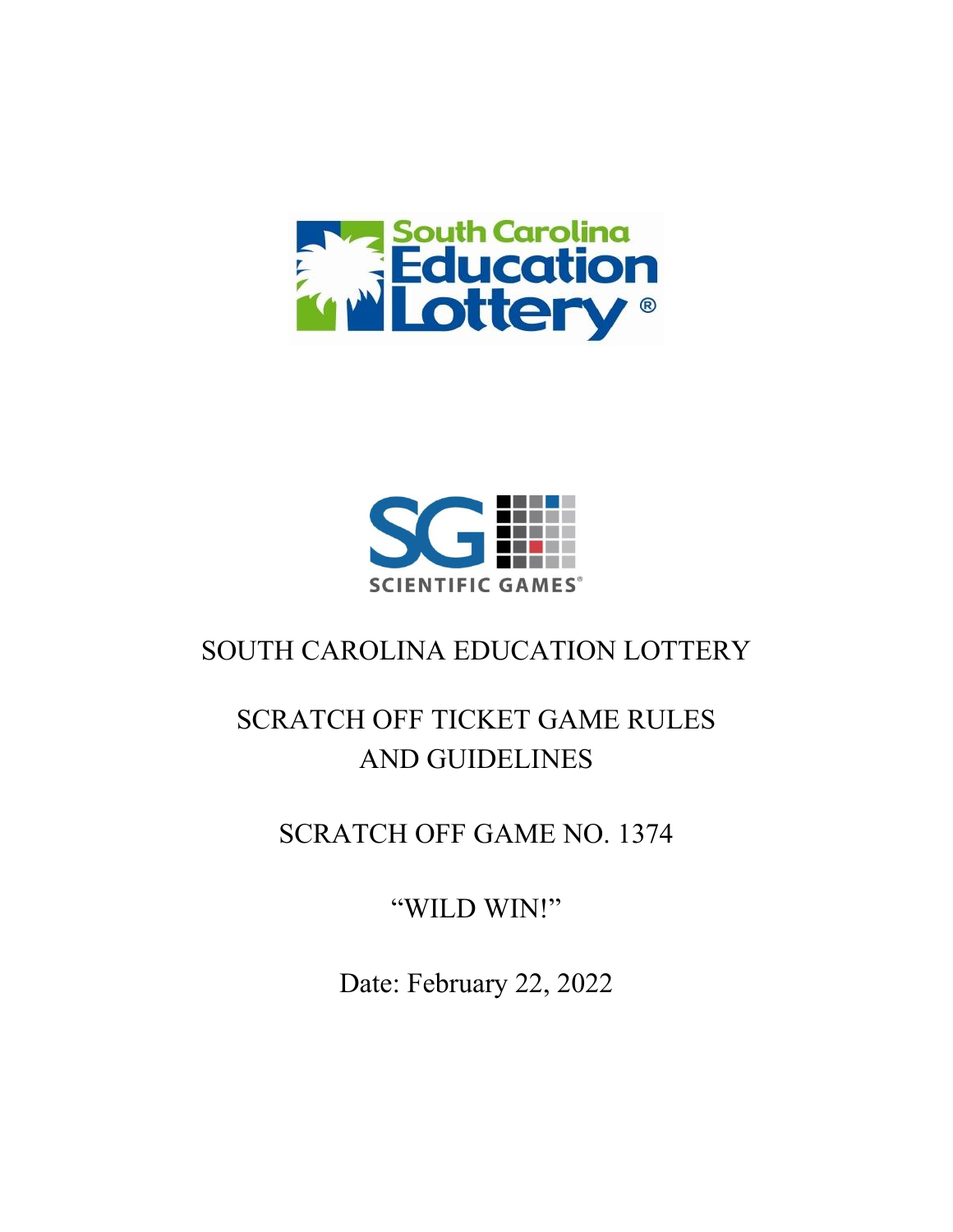# SOUTH CAROLINA SCRATCH OFF GAME NO. 1374 "WILD WIN!" GAME RULES AND GUIDELINES

# TABLE OF CONTENTS

| SCRATCH OFF TICKET CLAIM PERIOD AND TICKET RESPONSIBILITY 5 |  |
|-------------------------------------------------------------|--|
|                                                             |  |
|                                                             |  |
|                                                             |  |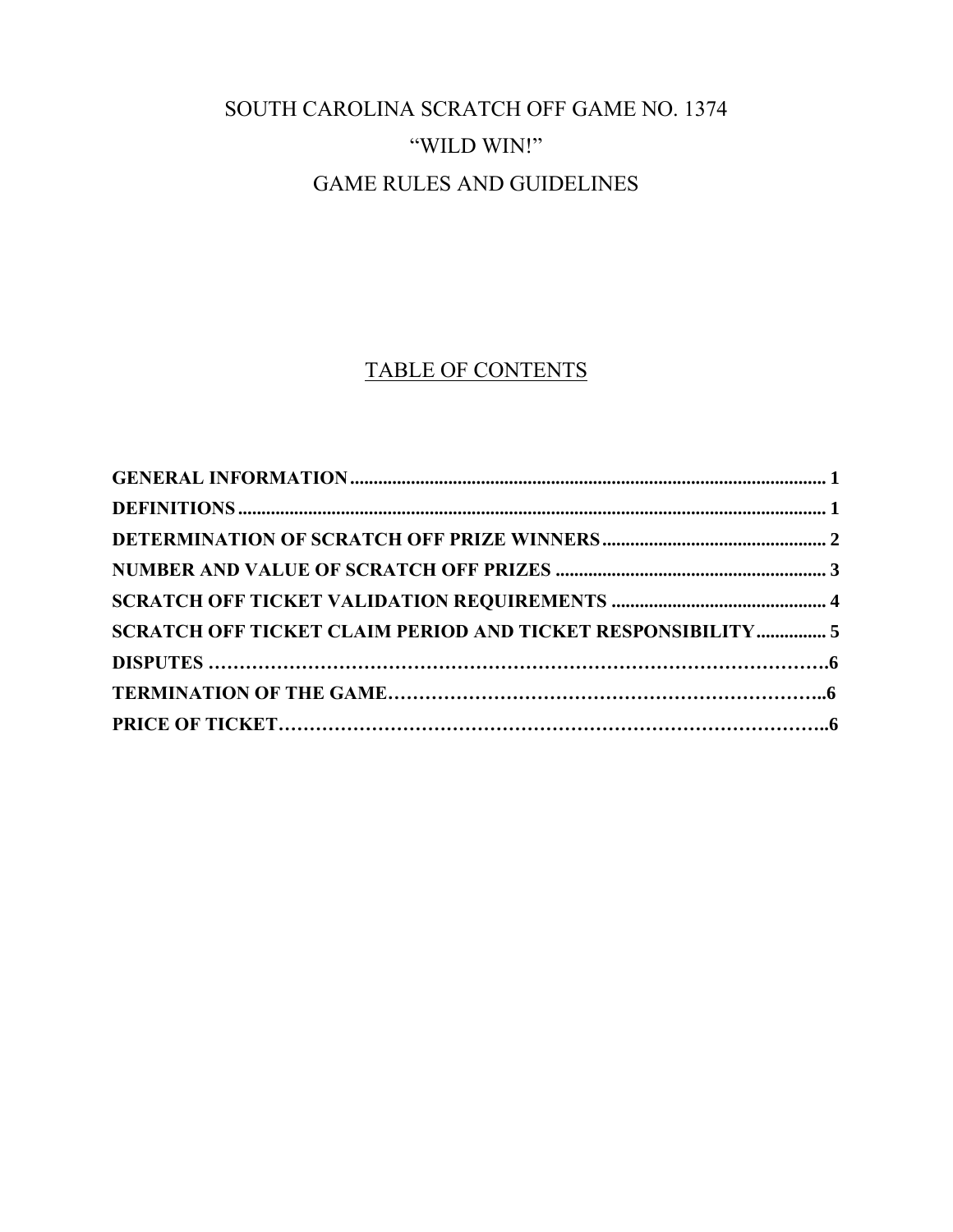### <span id="page-2-0"></span>**Section 1 – GENERAL INFORMATION**

- 1.1 Game #1374 Rules are comprised of: (1) Act 59 of 2001, as amended; (2) the regulations of the South Carolina Education Lottery (SCEL); (3) any matter adopted by the SCEL Board of Commissioners; (4) the "Working Papers" for this game number which establish the game specifications and parameters; (5) the material presented in this document; and (6) any practices and procedures utilized by SCEL whether written or unwritten. The items cited above are incorporated by reference and are binding as if printed herein. Each numbered item cited shall have equal weight unless there is an inconsistency between or among the documents, in which case the document listed first shall control.
- 1.2 This game will be made available for sale at the discretion of SCEL and shall continue to be available for sale until SCEL establishes a date on which sales must end ("Last Day to Sell"). These rules are effective on the date the initial ticket allocation is sent to SCEL retail outlets. The "Last Day to Claim" a prize in this game will be at least ninety (90) days after the "Last Day to Sell". To determine if the "Last Day to Sell" and the "Last Day to Claim" have been established for this game, please go to [www.sceducationlottery.com](http://www.sceducationlottery.com/) and click on the "Scratch off Games" link. From this page, click on the Scratch off game ticket (the game number, referenced in Paragraph 1.1, is displayed under the ticket). This information is also available in retail outlets at the SCEL green play station or you may ask the SCEL retailer for assistance. The "Scratch off Games" webpage also has a link to "Scratch off Game Closing Procedures".
- 1.3 By purchasing a ticket, the player is bound by these Rules.

# <span id="page-2-1"></span>**Section 2 - DEFINITIONS**

- 2.1 "Low Tier Prize" is a prize of \$20.00 and less. All other prizes are high tier prizes.
- 2.2 "Ticket" is a South Carolina Scratch off Game Number 1374 Ticket.
- 2.3 "Ticket Validation Code" is the unique eleven (11) digit number printed in the play area on the front of the Ticket underneath the game latex and overprint.
- 2.4 "Pack" is a pack of fanfolded Scratch off Game Tickets which are attached to each other by perforations, which the Retailer tears when the Retailer sells a Ticket.
- 2.5 "Pack-Ticket Number" is the fourteen (14) digit number of the form 1374-000001-0-000 (149), ink jet imaged on the back of the ticket in black ink
- 2.6 "Play Symbols" are the symbols that appear under the thirteen (13) play spots on the front of the ticket. Each Play Symbol is printed in black ink in Symbol Font in positive. Paragraphs 2.7, 2.8 and 2.9 illustrate the possible Play Symbols used.
- 2.7 YOUR NUMBERS Play Symbols: There are ten (10) play spots. The YOUR NUMBERS Play Symbols will be as shown below: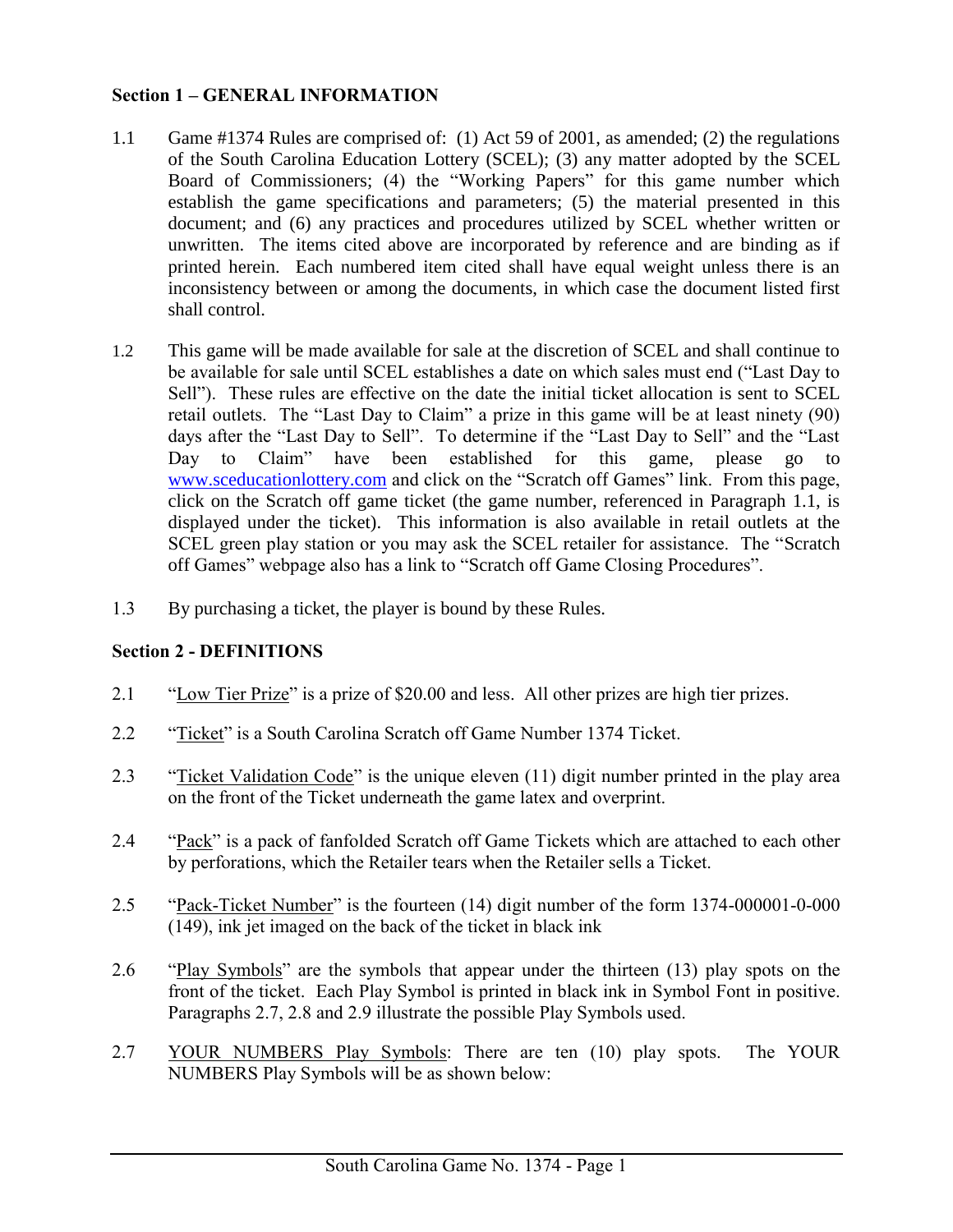| 1<br>I<br><b>ONE</b> | ₽<br>Œ.<br>TWO                          | ----<br>€<br>₩<br><b>THREE</b>            | ◢<br><b>FOUR</b>                | <b>HUMOU</b><br>L.<br>mm 1<br><b>FIVE</b> | 一<br>₩<br>SIX          | ₽<br><b>SEVEN</b>      | O<br>₩<br><b>EIGHT</b> | y<br><b>NINE</b>                      | 细<br>U<br>TEN      |
|----------------------|-----------------------------------------|-------------------------------------------|---------------------------------|-------------------------------------------|------------------------|------------------------|------------------------|---------------------------------------|--------------------|
| 11<br><b>ELEVN</b>   | $\overline{\mathbf{Z}}$<br><b>THLVE</b> | $\blacktriangledown$<br>1<br>∎ —<br>THRTN | $\mathbf{L}$<br>雁<br>目<br>FORTN | F<br>珊<br>▙▄<br>$\blacksquare$<br>FIFTN   | 1<br>6<br><b>SIXTN</b> | 7<br>珊<br><b>SVNTN</b> | 18<br><b>EGHTN</b>     | 珊<br>$\boldsymbol{Q}$<br><b>NINTN</b> | ≞⊿<br><b>THNTY</b> |

2.8 WINNING NUMBERS PLAY SYMBOLS: There are two (2) play spots. The WINNING NUMBERS Play Symbols will be as shown below:

|                   | ๕                  | 111111111<br><b>tund<sup>ig</sup></b> | ∎<br>timulik<br>T | mm<br>₩<br>▄▟ | 4<br>₩             | 1                      | ₩                  | 9                              | 10               |
|-------------------|--------------------|---------------------------------------|-------------------|---------------|--------------------|------------------------|--------------------|--------------------------------|------------------|
| ONE               | TWO                | <b>THREE</b>                          | <b>FOUR</b>       | FIVE          | SIX                | <b>SEVEN</b>           | <b>EIGHT</b>       | <b>NINE</b>                    | TEN              |
| 1<br><b>ELEVN</b> | 12<br><b>THLVE</b> | 13<br>THRTN                           | 14<br>FORTN       | 15<br>FIFTN   | 16<br><b>SIXTN</b> | 7<br>1<br><b>SVNTN</b> | 18<br><b>EGHTN</b> | 1<br>$\bullet$<br><b>NINTN</b> | Æ<br>▙▟<br>TWNTY |

2.9 Wild Win Symbols: There is one (1) Wild Win play spot. The Play Symbols will be as shown below:

| TRY AGAIN | <b>NO BONUS</b> | TRY AGAIN | TRYAGAIN NOBONUS TRYAGAIN NOBONUS \$2.00 \$3.00 \$4.00 \$5.00 \$10.00 \$20.00<br>NO BONUS | TWO DOL        | THR DOL | FOR DOL | FIV DOL | <b>TEN DOL</b> | TWY DOL |
|-----------|-----------------|-----------|-------------------------------------------------------------------------------------------|----------------|---------|---------|---------|----------------|---------|
| THY FIV   | <b>FRY DOL</b>  | FTY DOL   | \$25.00 \$40.00 \$50.00 \$100 \$250<br><b>ONE HUN</b>                                     | <b>THHNFTY</b> |         |         |         |                |         |

2.10 Prize Symbols: There are ten  $(10)$  prize spots. The Prize Symbols will be as shown below:

| \$2.00                    | \$3.00             | \$4.00                  | \$5,00                  | \$10.00 | \$20.00                     | \$25.00 |
|---------------------------|--------------------|-------------------------|-------------------------|---------|-----------------------------|---------|
| THO DOL                   | THR DOL            | FOR DOL                 | FIV DOL                 | TEN DOL | TWY DOL                     | THY FIV |
| \$40.00<br><b>FRY DOL</b> | \$50.00<br>FTY DOL | \$100<br><b>ONE HUN</b> | \$250<br><b>TWHNFTY</b> | ONE THO | \$1,000 \$30,000<br>TRY THO |         |

2.11 Legends:

<span id="page-3-0"></span>

| <b>WILD</b> |                     |                |
|-------------|---------------------|----------------|
| WIN         |                     | <b>HINNING</b> |
| SPOT        | <b>YOUR NUMBERS</b> | <b>NUMBERS</b> |

2.12 A Non-Winning Ticket is defined as a South Carolina Scratch off Game 1374 Ticket which is not intended to be a Winning Ticket.

#### **Section 3 - DETERMINATION OF SCRATCH OFF PRIZE WINNERS**

3.1 The following subparagraphs specify how a winner of an Scratch off cash prize is determined in Scratch off Game 1374.

Match any of YOUR NUMBERS to either WINNING NUMBER, win the PRIZE shown for that number.

WILD WIN: Reveal a PRIZE amount in the WILD WIN spot, win that PRIZE Scratch offly!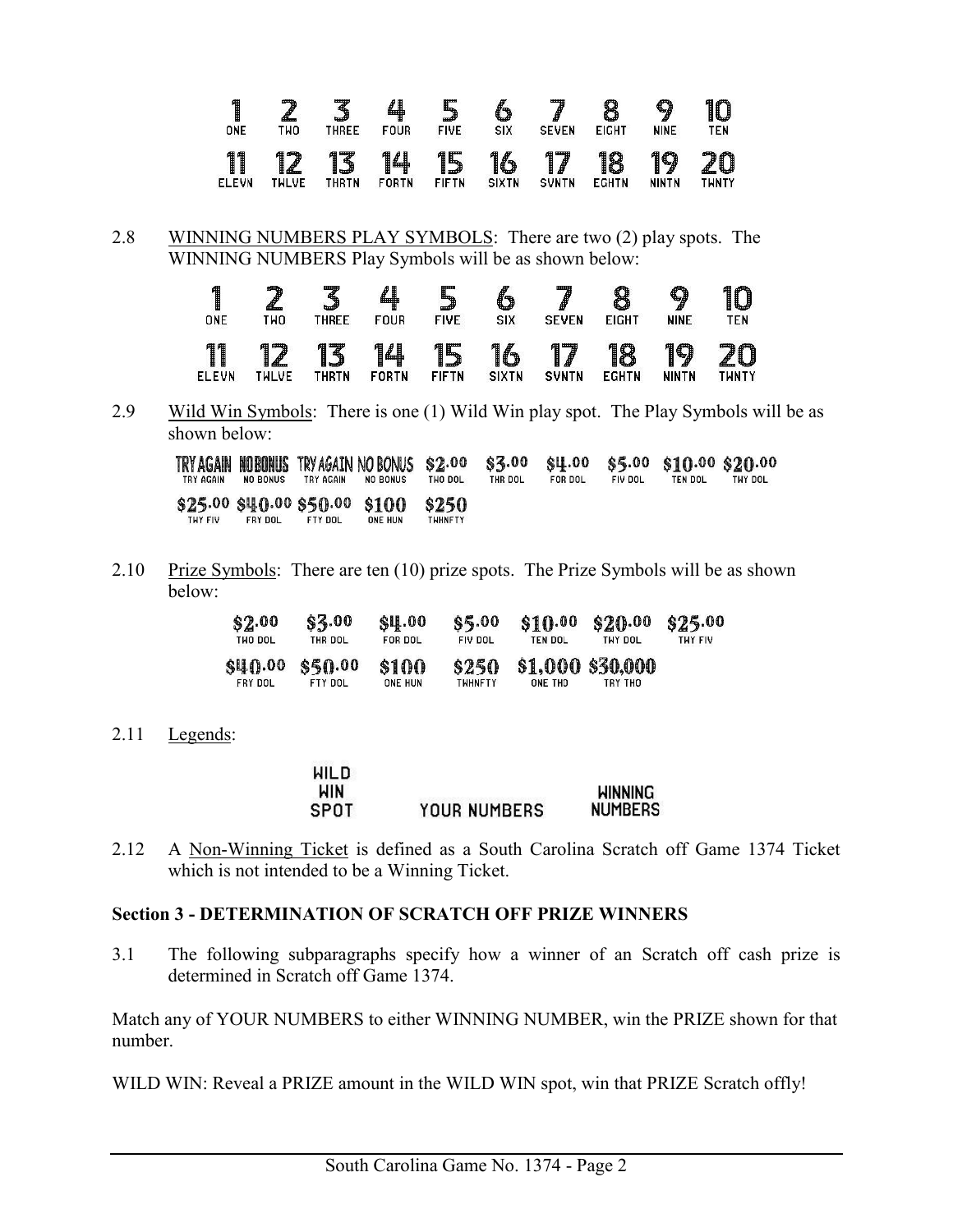| (two dollars)               |
|-----------------------------|
| (four dollars)              |
| (five dollars)              |
| (ten dollars)               |
| (twenty dollars)            |
| (twenty-five dollars)       |
| (forty dollars)             |
| (fifty dollars)             |
| (one hundred dollars)       |
| (two hundred fifty dollars) |
| (one thousand dollars)      |
| (thirty thousand dollars)   |
|                             |

- 3.2 No portion of the Point of Sale material(s) display printing nor any extraneous matter whatever shall be usable or playable as a part of the Scratch off Game.
- 3.3 In all events, the determination of prize winners shall be subject to the general Ticket Validation Requirements set forth in Section Five (5) of these Rules and the requirements set out on the back of each Scratch off Game ticket.
- 3.4 The Ticket Validation Code (including any portion thereof) is not a Play/Prize Symbol and is not usable as such.

#### **Section 4 – NUMBER AND VALUE OF SCRATCH OFF PRIZES**

4.0 Two million six hundred forty thousand (2,640,000) tickets were ordered for this game. Based upon this order, the value, and number of prizes programmed in this game are as follows:

<span id="page-4-0"></span>

| <b>SCRATCH</b>   | <b>APROXIMATE NUMBER</b> | <b>CHANCES OF</b> |  |  |
|------------------|--------------------------|-------------------|--|--|
| <b>OFF PRIZE</b> | <b>IN THE GAME</b>       | <b>WINNING</b>    |  |  |
| \$2              | 299,200                  | 1:8.82            |  |  |
| \$4              | 105,600                  | 1:25.00           |  |  |
| \$5              | 88,000                   | 1:30.00           |  |  |
| \$10             | 61,600                   | 1:42.86           |  |  |
| \$20             | 26,400                   | 1:100.00          |  |  |
| \$25             | 9,724                    | 1:271.49          |  |  |
| \$40             | 2,134                    | 1:1,237.11        |  |  |
| \$50             | 4,378                    | 1:603.02          |  |  |
| \$100            | 1,738                    | 1:1,518.99        |  |  |
| \$250            | 176                      | 1:15,000.00       |  |  |
| \$1,000          | 44                       | 1:60,000.00       |  |  |
| \$30,000         | 5                        | 1:528,000.00      |  |  |

#### OVERALL ODDS OF WINNING ARE 1 in 4.41

THE ODDS AND TOTAL NUMBER OF PRIZES ARE BASED ON THE TICKETS ORDERED (2,640,000) AND NOT THE QUANTITY OF TICKETS ACTUALLY DELIVERED TO SCEL WHICH MAY VARY AS ALLOWED IN THE WORKING PAPERS FOR THIS GAME.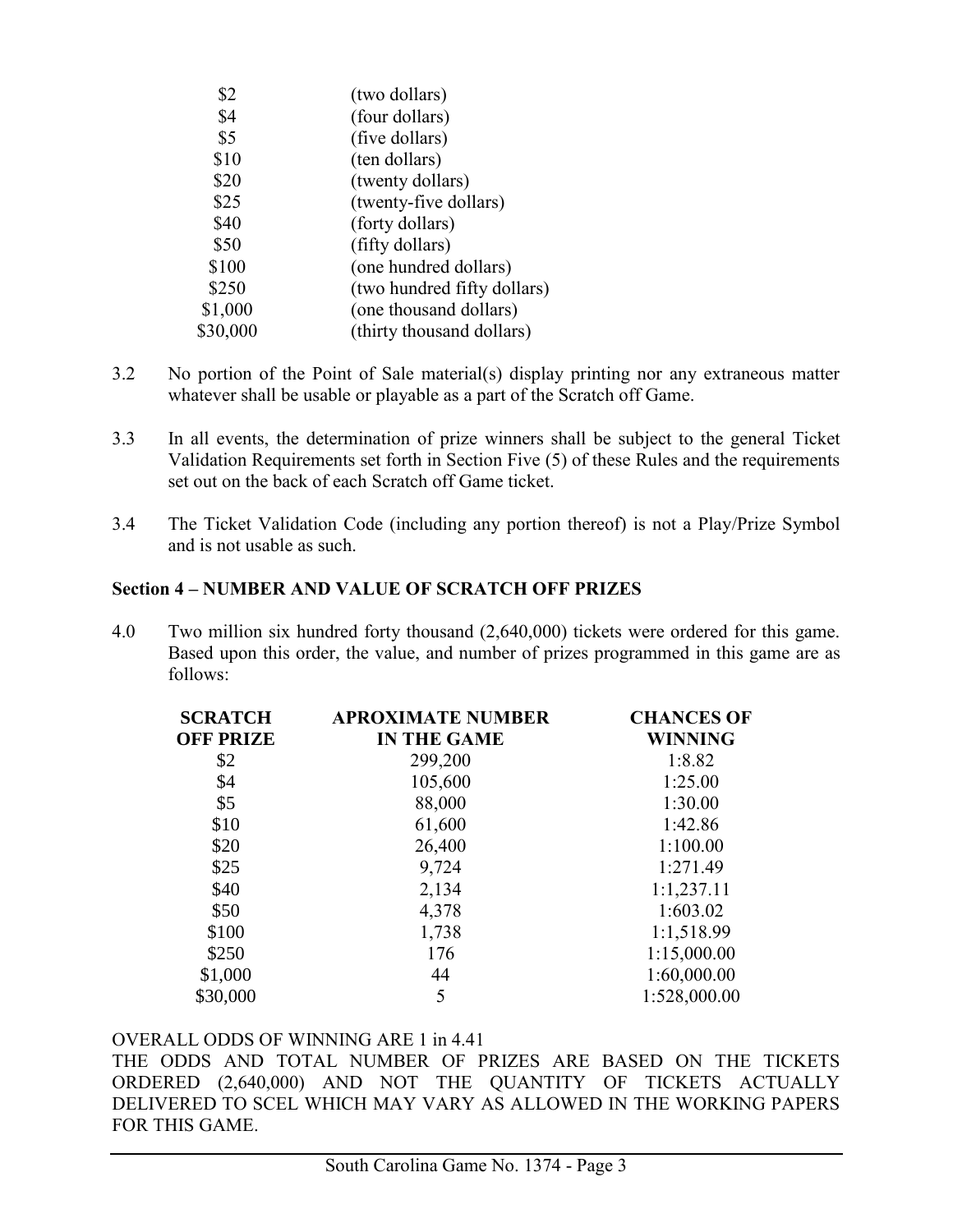THE OVERALL ODDS OF WINNING ARE 1 in 4.41. This DOES NOT mean that there is a WINNING ticket in every four (4) tickets. The prizes listed above are distributed randomly throughout all of the tickets in this game by programming parameters established by SCEL in the Working Papers. If you have any questions about the odds or prizes contact SCEL at [www.sceducationlottery.com](http://www.sceducationlottery.com/) by clicking "Contact Us" on the homepage.

# <span id="page-5-0"></span>**Section 5 - SCRATCH OFF TICKET VALIDATION REQUIREMENTS**

In addition to all of the other requirements in these Rules and as printed on the back of each Scratch off Game Ticket, the following Validation Requirements will apply with regard to the Scratch off Game Tickets in South Carolina Scratch off Game Number 1374.

- 5.1 To be a valid Scratch off Game Ticket, all of the following requirements must be met:
	- A. Exactly one (1) Play Symbol and Caption must appear under each of the thirteen (13) rub-off spots and exactly one (1) Prize Symbol and Caption must appear under the ten (10) rub-off spots on the front of the Ticket.
	- B. Each of the thirteen (13) Play Symbols and Captions and ten (10) Prize Symbols and Captions must be present in its entirety and be fully legible.
	- C The Ticket shall be intact. The SCEL Director of Security, or a designee, shall determine whether a Ticket is intact and the SCEL Executive Director, in his sole discretion, may affirm or reverse the initial determination.
	- D. The Pack-Ticket Number and ticket Validation Number must be present in their entirety and be fully legible. The Ticket Validation Number shall correspond, using SCEL's codes, to the Play and Prize Symbols on the Ticket.
	- E. The Ticket must not be mutilated, altered, unreadable, reconstituted, or tampered with in any manner that prevents reliable validation.
	- F. The Ticket must not be counterfeit in whole or in part.
	- G. The Ticket Validation Number and the Pack-Ticket Number shall be printed in gray-black ink.
	- H. The Ticket must have been issued by SCEL in an authorized manner. The Ticket must have been purchased from SCEL or a licensed Retailer and, subject to the provisions of Section 6, presented by the proper holder for validation.
	- I. The Ticket must not be stolen nor appear on any list of omitted Tickets on file with SCEL.
	- J. The Play & Prize Symbols and Captions and ticket Validation Number must be right side up and not reversed in any manner.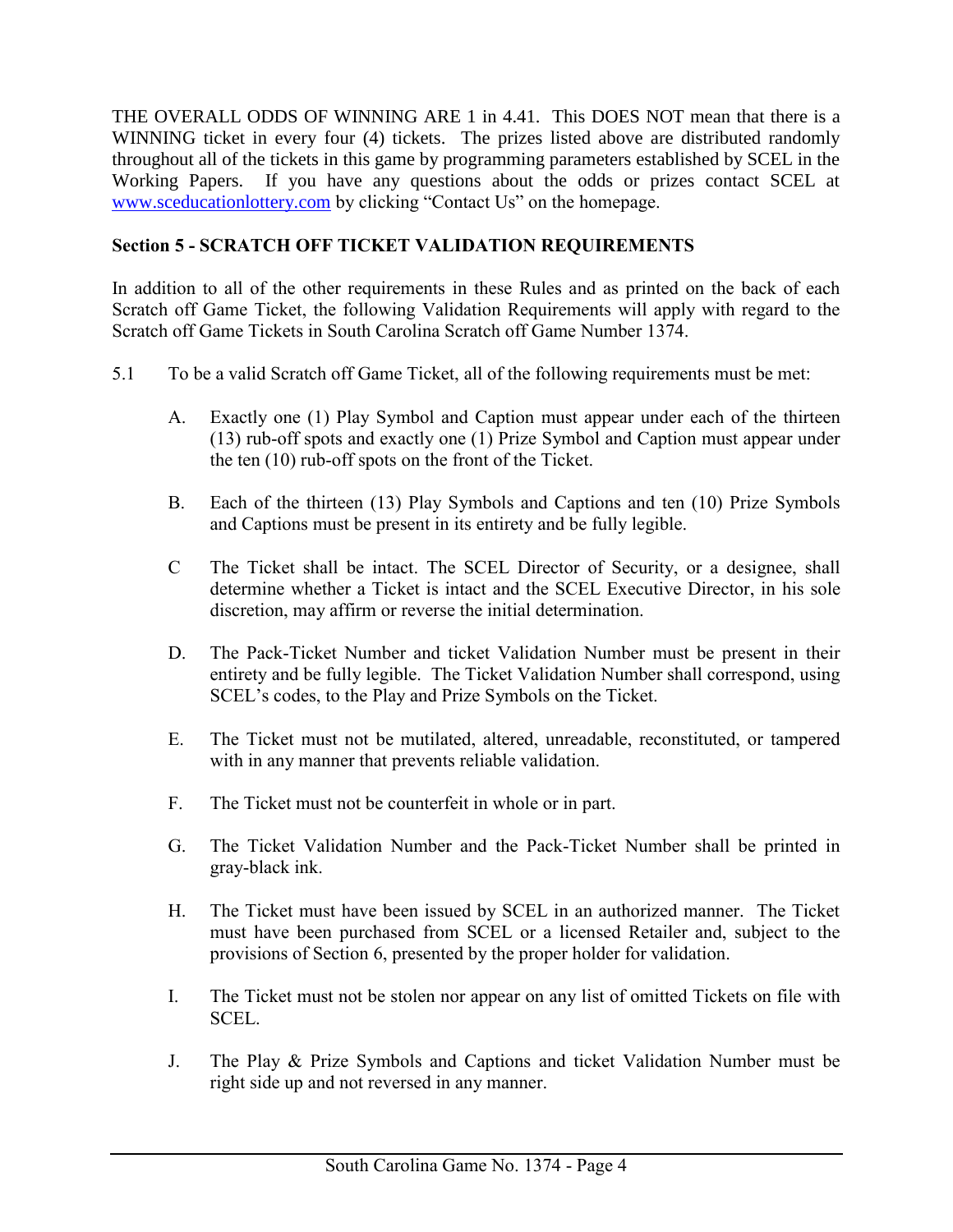- K. The Ticket must be complete, and not miscut, and have exactly one (1) Play Symbol and Caption under the thirteen (13) Play Symbols on the front of the ticket, exactly one (1) Prize Symbol and Caption under the ten (10) Prize Symbols on the front of the ticket, exactly and one (1) Validation Number on the ticket.
- L. The Validation Number of an apparent winning Ticket must appear on SCEL's official list of Validation Numbers of winning Tickets and must not have been previously paid as determined by SCEL's computer gaming system.
- M. The Ticket must not be blank or partially blank, misregistered, defective or printed or produced in error.
- N. Each of the thirteen (13) Play Symbols and Captions and ten (10) Prize Symbols and Captions must be exactly one of those described in paragraphs 2.6, 2.7, 2.8, 2.9 and 2.10.
- O. Each of the thirteen (13) Play Symbols and Captions and ten (10) Prize Symbols and Captions must be printed in the Symbol Font and must correspond precisely to the artwork on file at SCEL. The Ticket Validation Numbers must be printed in the Validation Font and must correspond precisely to the artwork on file at SCEL.
- P. The display printing must be regular in every respect and correspond precisely with the artwork on file at SCEL.
- Q. The Ticket must pass all additional validation tests of SCEL.
- 5.2 A Ticket that fails any of SCEL's validation tests is invalid and ineligible for any prize. SCEL may replace an invalid Ticket with an unplayed Ticket from the same game or any other game. If a defective Ticket is purchased, the only responsibility or liability of SCEL shall be the replacement of the defective Ticket with an unplayed Ticket from the same game or any other game or a refund of the sale price of the Ticket.

# <span id="page-6-0"></span>**Section 6 - SCRATCH OFF TICKET CLAIM PERIOD AND TICKET RESPONSIBILITY**

- 6.1 All prizes must be claimed within the time specified on the "Scratch off Games" page found at [www.sceducationlottery.com](../www.sceducationlottery.com) (See Paragraph 1.2.).
- 6.2 An Scratch off game Ticket is a bearer instrument until signed on the back by the owner.
- 6.3 SCEL is not responsible for lost or stolen Tickets.
- 6.4 SCEL is not responsible for Tickets lost in the mail, mailed to an incorrect address or mailed to an address other than the address specified by SCEL to receive prize claims. The risk of loss for a mailed ticket remains with the player.
- 6.5 SCEL is not responsible for Tickets claimed by a player in error for a lower prize at a Retailer.